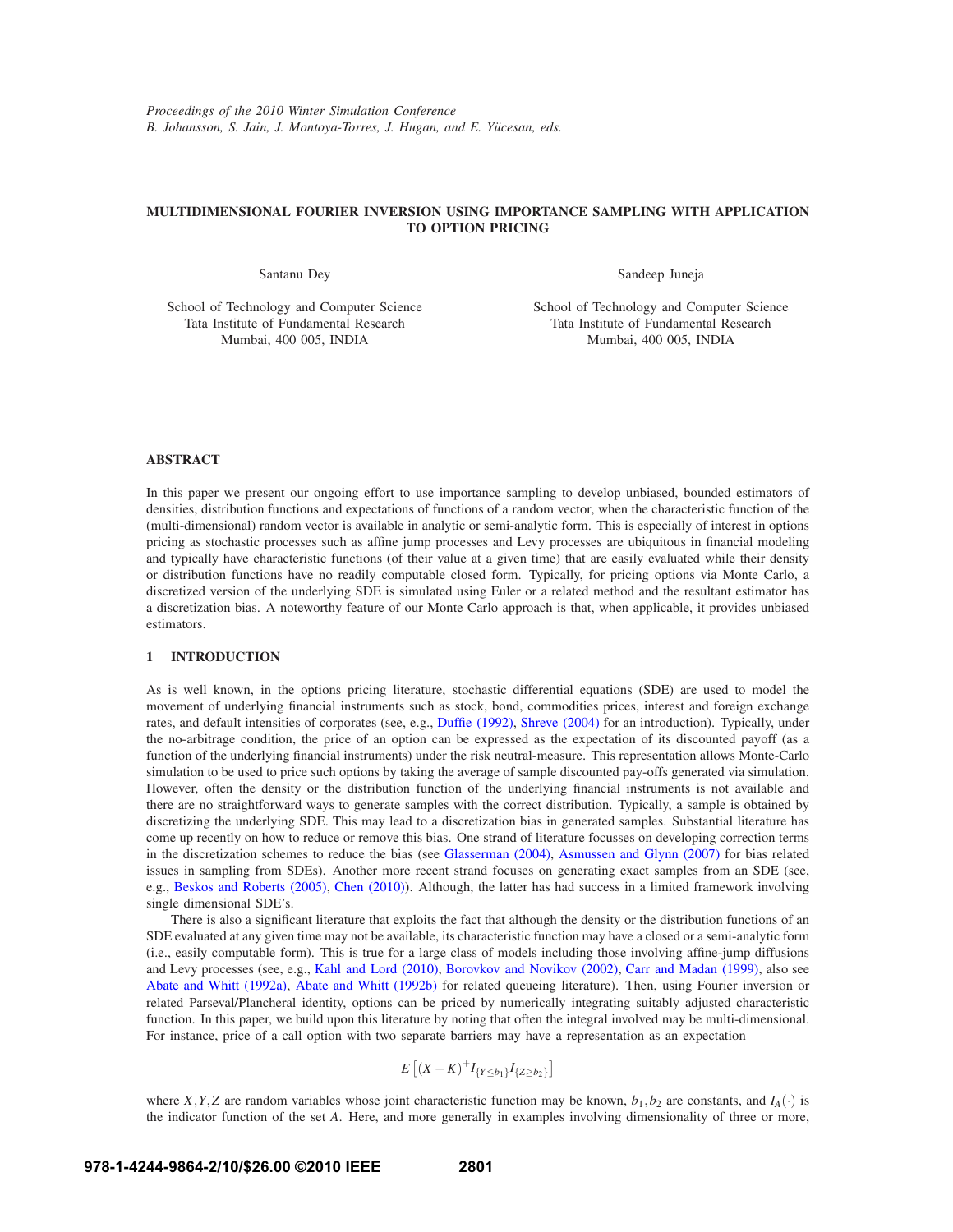the traditional methods for evaluating integrals such as quadrature or fast Fourier transform, may be inefficient. We propose that importance sampling based Monte-Carlo be used instead in such cases, and we develop conditions under which the resulting estimator is bounded (in particular, the variance is finite).

Note that the general idea of using importance sampling to aid in evaluating integrals involving Fourier inversion has wide applicability. For instance, consider a case where the density function of a random vector depends on a parameter set  $\alpha$ . For each  $\alpha$ , the density function may be unavailable but the characteristic function may be known. Then, importance sampling can be used to estimate the density function for any  $\alpha$ . This, in turn may be useful in maximum likelihood estimation of  $\alpha$  from the samples of the random vector.

In Section 2 we discuss how importance sampling may be used to estimate joint probability density functions, options prices using Parseval/Pancheral identity, and multi-dimensional distribution functions. In Section 3 we report numerical results for Heston's Stochastic Volatility model. We end with a brief conclusion in Section 4.

## **2 FOURIER INVERSION AND SIMULATION**

The essential idea of using importance sampling in conjunction with Fourier inversion is straightforward. We first discuss it for the simple case of estimating the joint probability density function of a random vector. We then note that using Parseval/Pancheral identity, option prices may often be expressed as integrals involving Fourier transforms, and importance sampling may be effectively used to estimate these. We end this section with an algorithm that uses importance sampling to estimate multi-dimensional distribution functions. We also discuss few examples where these ideas are applied.

Some notation: Consider a *p* dimensional random vector  $\mathbf{X} = (X_1, \dots, X_p)$ . The (joint) characteristic function of **X** is defined as

$$
\phi_{\mathbf{X}}(\mathbf{t}) = \phi_{\mathbf{X}}(t_1, t_2, \dots, t_p) = E[e^{t(t_1 X_1 + t_2 X_2 + \dots + t_p X_p)}] = E[e^{t \mathbf{t}^T \mathbf{X}}]
$$

where  $t = \sqrt{-1}$  is the complex root of unity.

## **2.1 Estimating joint PDF**

Let  $f$  denote the joint density function of  $X$  (assuming this exists). Then,

$$
\phi_{\mathbf{X}}(\mathbf{t}) = \int_{\mathbb{R}^p} e^{\mathbf{t} \mathbf{t}^T \mathbf{x}} f(\mathbf{x}) d\mathbf{x}.
$$

Furthermore, under the assumption that  $|\phi_{\bf X}({\bf t})|$  is integrable, we have by the inversion formula:

$$
f(\mathbf{x}) = \left(\frac{1}{2\pi}\right)^p \int_{\mathbb{R}^p} \phi_{\mathbf{X}}(\mathbf{t}) e^{-\mathbf{t}\mathbf{t}^T \mathbf{x}} d\mathbf{t}.
$$
 (1)

When  $p = 1$ , it can be seen (Lemma XV 4, Feller (1971)) that if *f* has integrable derivatives  $f', f'', \ldots, f^{(n)}$ , then  $\phi_X(t)$  is  $o(|t|^{-n})$ . In the general  $p \ge 1$  case, we assume that their exists  $\delta > 1$  such that

$$
\phi_{\mathbf{X}}(\mathbf{t}) = o\left( (\prod_{i=1}^{p} |t_i|)^{-\delta} \right). \tag{2}
$$

This may be interpreted as  $\phi_{\mathbf{X}}(\mathbf{t})(\prod_{i=1}^{p} |t_i|)^{\delta}$  converges to zero as  $\max_i t_i \to \infty$ .

Well known, Hormander Theorem and related conditions guarantee smoothness of the joint density function of **X** (see, e.g., Komatsu and Takeuchi (2001), M.Bismut (1981)), from which (2) may follow.

Then, by setting the importance sampling density function as

$$
g(\mathbf{t}) = \frac{c_{\varepsilon}}{\prod_{i=1}^{p} (1+|t_i|)^{\delta-\varepsilon}}
$$

for  $\varepsilon \in [0, \delta - 1)$  and appropriate normalization constant  $c_{\varepsilon}$ , we have

$$
f(\mathbf{x}) = \left(\frac{1}{2\pi}\right)^p \int_{\mathbb{R}^p} \frac{\phi_{\mathbf{X}}(\mathbf{t})e^{-\mathbf{t}\mathbf{t}^T \mathbf{x}}}{g(\mathbf{t})} g(\mathbf{t}) d\mathbf{t}.
$$
 (3)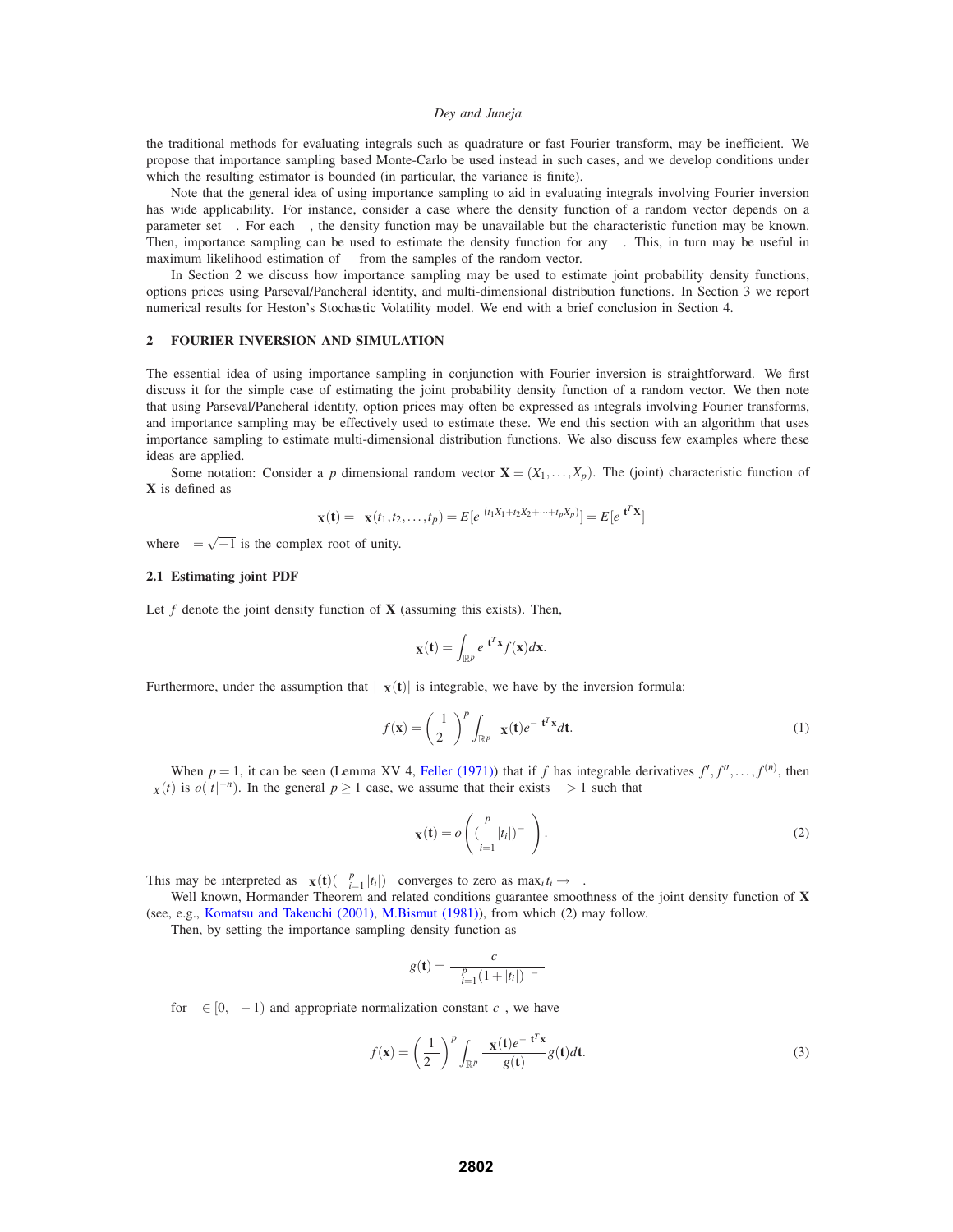This then provides a straightforward method for estimating the joint density function: Generate i.i.d. samples  $(T_1, T_2, \ldots, T_N)$  from the density *g*. The sample average

$$
\left(\frac{1}{2\pi}\right)^p \frac{1}{N} \sum_{i=1}^N \frac{\phi_{\mathbf{X}}(\mathbf{T}_i) e^{-\iota \mathbf{T}_i^T \mathbf{x}}}{g(\mathbf{T}_i)}
$$

is an unbiased estimator of  $f(\mathbf{x})$  for each  $\mathbf{x}$ . Since each sample  $\frac{\phi_{\mathbf{X}}(T)e^{-tT^{T}\mathbf{x}}}{g(T)}$  is bounded by  $\sup_{t \in \mathcal{C}} \frac{\prod_{i=1}^{p}(1+|t_{i}|)^{\delta-\varepsilon} \phi_{\mathbf{X}}(t)}{c_{\varepsilon}}$ , which in turn, being a supremum of a continuous function that can be made arbitrarily small outside a compact set (by assumption (2)), is finite. The resultant estimator has all moments finite and the variance converges to zero as  $N \to \infty$ . In practice, one may ignore the imaginary component from the generated samples because its mean equals zero. In fact, this may be an effective control variate.

#### **2.2 Options pricing using Parseval/Pancheral's Formula**

If **X** is an  $\mathbb{R}^p$  valued random variable with density function  $f_\mathbf{X}$  and characteristic function  $\phi_\mathbf{X}$  then by Parseval/Pancherel identity, under technical conditions we have

$$
E[H(\mathbf{X})] = \int_{\mathbb{R}^p} H(\mathbf{x}) f_{\mathbf{X}}(\mathbf{x}) dx_1 dx_2 \cdots dx_p = \left(\frac{1}{2\pi}\right)^p \int_{\mathbb{R}^p} h(\mathbf{t}) \phi_{\mathbf{X}}(-\mathbf{t}) dt_1 dt_2 \cdots dt_p \tag{4}
$$

where  $h(t) = \int_{\mathbb{R}^p} e^{t t^T x} H(x) dx_1 dx_2 \cdots dx_p$  is the Fourier transform of  $H(x)$  (see (Feller 1971), (Rudin 1986)). This is useful as an option price often takes the form  $\int_{\mathbb{R}^p} H(x) f_X(x) dx_1 \cdots dx_p$  where  $H(x)$  denotes the discounted payoff as a function of asset value **x** and *f***<sup>X</sup>** denotes the pdf of these asset values under the risk neutral measure. As mentioned earlier, often we may not have explicit knowledge about the density function  $f<sub>X</sub>$  but instead the characteristic function  $\phi$ **x** may be readily available in an analytic or semi-analytic form. In such a case, the option price can be evaluated using the right most integral in (4), provided the Fourier transform  $h(t)$  for the function  $H(x)$  is defined and well behaved. See, e.g., Borovkov and Novikov (2002), Carr and Madan (1999), Kahl and Lord (2010) for further details on when the latter condition holds and relaxations based on damping technique as well as numerous applications of this representation. The following example illustrates one scenario where Fourier transform  $h(t)$  for a popular cost function  $H(\mathbf{x})$  is known.

**Example 1.** Consider the example of pricing a European call option on a single asset. While methods such as quadrature or Fast Fourier Transform for evaluating integrals may be preferred over Monte Carlo in the single dimension setting, this example is useful to simply illustrate the proposed method. The option price equals  $E(e^X - K)^+$  where *X* denotes the logarithm of the asset price at maturity. Let  $f_X$  denote its density function.

As in Borovkov and Novikov (2002), write:

$$
(e^x - K)^+ = (e^x - e^b)^+ = e^x \left(1 - e^{-(x-b)}\right)^+ = e^{(1+a)x} e^{-ax} \left(1 - e^{-(x-b)}\right)^+ = e^{(1+a)x} G(x),
$$

where  $b = \ln K$  and  $G(x) = e^{-ax} \left(1 - e^{-(x-b)}\right)^+$ . It is easily seen that fourier transform of  $G(x)$  is given by

$$
\hat{G}(t) = \int_{-\infty}^{\infty} e^{tx} G(x) dx = \frac{e^{b(tt-a)}}{(a-tt)(a+1-tt)}.
$$

Also, under the assumption  $E[e^{(1+a)X}] < \infty$ , we have

$$
\int_{-\infty}^{\infty} e^{itx} e^{(1+a)x} f_X(x) dx = \phi_X(t - t - ta)
$$

so that

$$
E[(e^{X} - K)^{+}] = \int_{-\infty}^{\infty} e^{(1+a)x} G(x) f_X(x) dx = \frac{1}{2\pi} \int_{-\infty}^{\infty} \phi_X(-t - t - ta) \hat{G}(t) dt
$$
 (5)

Note that  $|\hat{G}(t)| = O(|t|^{-2})$ , so that when *X* has a Gaussian distribution, we have  $\phi_X(t)\hat{G}(t) = O(|t|^{-\delta})$  for any  $\delta > 0$ .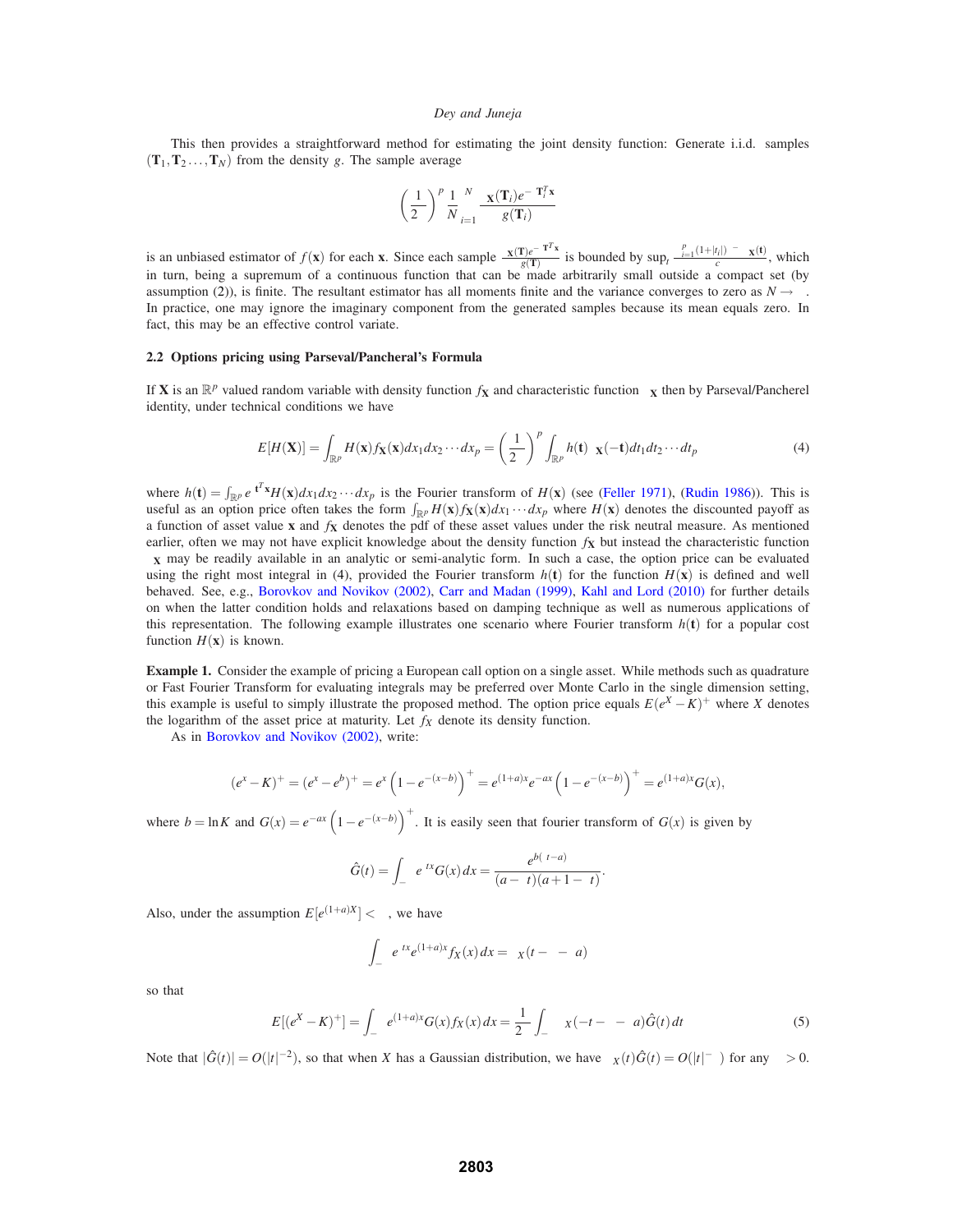Next we consider the case of estimating the RHS in (4). The idea is same as the previous case. We write this integral as

$$
\int_{-\infty}^{\infty} \int_{-\infty}^{\infty} \cdots \int_{-\infty}^{\infty} \left[ \frac{h(\mathbf{t}) \varphi_{\mathbf{X}}(-\mathbf{t})}{g(\mathbf{t})} g(\mathbf{t}) \right] dt_1 dt_2 \cdots dt_p = E_g \left[ \frac{h(\mathbf{T}) \varphi_{\mathbf{X}}(-\mathbf{T})}{g(\mathbf{T})} \right]
$$

Where *g* is a density function on  $\mathbb{R}^p$ , and **T** is a random vector with this density. This density may be chosen so that the random variable  $\frac{h(T)\varphi_X(-T)}{g(T)}$  is bounded a.s. Again, we assume that,

$$
h(\mathbf{t})\varphi_{\mathbf{X}}(-\mathbf{t}) = O\left((\prod_{i=1}^{p}|t_i|)^{-\delta}\right)
$$
\n(6)

for some  $\delta > 1$ . Then by selecting

$$
g(\mathbf{t}) = \frac{c_{\varepsilon}}{\prod_{i=1}^{p} (1+|t_i|)^{\delta-\varepsilon}}
$$

for an appropriate constant  $c_{\varepsilon}$  for  $\varepsilon \in [0, \delta - 1)$ , it is easy to see that  $\frac{h(T)\varphi_{X}(-T)}{g(T)}$  is bounded a.s., so that the simulation results in an estimator with finite variance that decreases to zero as the number of generated samples increases to infinity.

#### **2.3 Estimating Joint Distribution Function**

Let  $F(\cdot)$  be the distribution function of **X**. That is,

$$
F(x_1,x_2,...,x_p) := F_{\mathbf{X}}(x_1,x_2,...,x_p) := P[X_1 \le x_1, X_2 \le x_2,...,X_p \le x_p]
$$

We will drop the subscripts from *F* when there is no possible confusion about the random variables involved. Recall that the joint characteristic function of **X** is defined as

$$
\phi_{\mathbf{X}}(\mathbf{t}) = \phi_{\mathbf{X}}(t_1, t_2, \dots, t_p) = E[e^{t(t_1 X_1 + t_2 X_2 + \dots + t_p X_p)}] = E[e^{t\mathbf{t}^T \mathbf{X}}].
$$

For  $1 \leq i_1 < i_2 < \cdots < i_k \leq p$ , denote the joint df of  $(X_{i_1}, X_{i_2}, \ldots, X_{i_k})$  by

$$
F_{X_{i_1},X_{i_2},...,X_{i_k}}(x_{i_1},x_{i_2},...,x_{i_k}) := P[X_{i_1} \leq x_{i_1},X_{i_2} \leq x_{i_2},...,X_{i_k} \leq x_{i_k}].
$$

Likewise, denote the joint characteristic function by

$$
\phi_{X_{i_1},X_{i_2},\ldots,X_{i_k}}(t_{i_1},t_{i_2},\ldots,t_{i_k}) := E[e^{t(t_{i_1}X_{i_1}+t_{i_2}X_{i_2}+\cdots+t_{i_k}X_{i_k})}]
$$

Note that

$$
F_{X_{i_1},X_{i_2},...,X_{i_k}}(x_{i_1},x_{i_2},...,x_{i_k}) = \lim_{x_j \to \infty, j \notin \{i_1,i_2,...,i_k\}} F_{\mathbf{X}}(x_1,x_2,...,x_p)
$$

and

$$
\phi_{X_{i_1},X_{i_2},\ldots,X_{i_k}}(t_{i_1},t_{i_2},\ldots,t_{i_k})=\phi_{\mathbf{X}}(0,\ldots,t_{i_1},0,\ldots,0,t_{i_2},0,\ldots,0,t_{i_k},0,\ldots,0)
$$

Define,

$$
u_0(\mathbf{x}) = u_0(x_1, x_2, \dots, x_p) := 1
$$

and for  $1 \leq k \leq p$ 

$$
u_k(\mathbf{x}) = u_k(x_1, x_2, \dots, x_p) := \sum_{1 \le i_1 < i_2 < \dots < i_k \le p} F_{X_{i_1}, X_{i_2}, \dots, X_{i_k}}(x_{i_1}, x_{i_2}, \dots, x_{i_k})
$$

The following relation is well known (see, e.g., (Gurland 2001), (Shephard 1991a), (Shephard 1991b)):

$$
\sum_{k=0}^{p} (-1)^k 2^{p-k} u_{p-k}(\mathbf{x}) = \left(\frac{-1}{\pi}\right)^p \int_0^\infty \int_0^\infty \cdots \int_0^\infty \Delta_{t_1} \Delta_{t_2} \cdots \Delta_{t_p} \left[\frac{\phi_{\mathbf{X}}(\mathbf{t}) e^{-\mathbf{t} \mathbf{t}' \mathbf{x}}}{\mathbf{t}_1 \mathbf{t}_2 \cdots \mathbf{t}_{t_p}}\right] dt_1 dt_2 \cdots dt_p \tag{7}
$$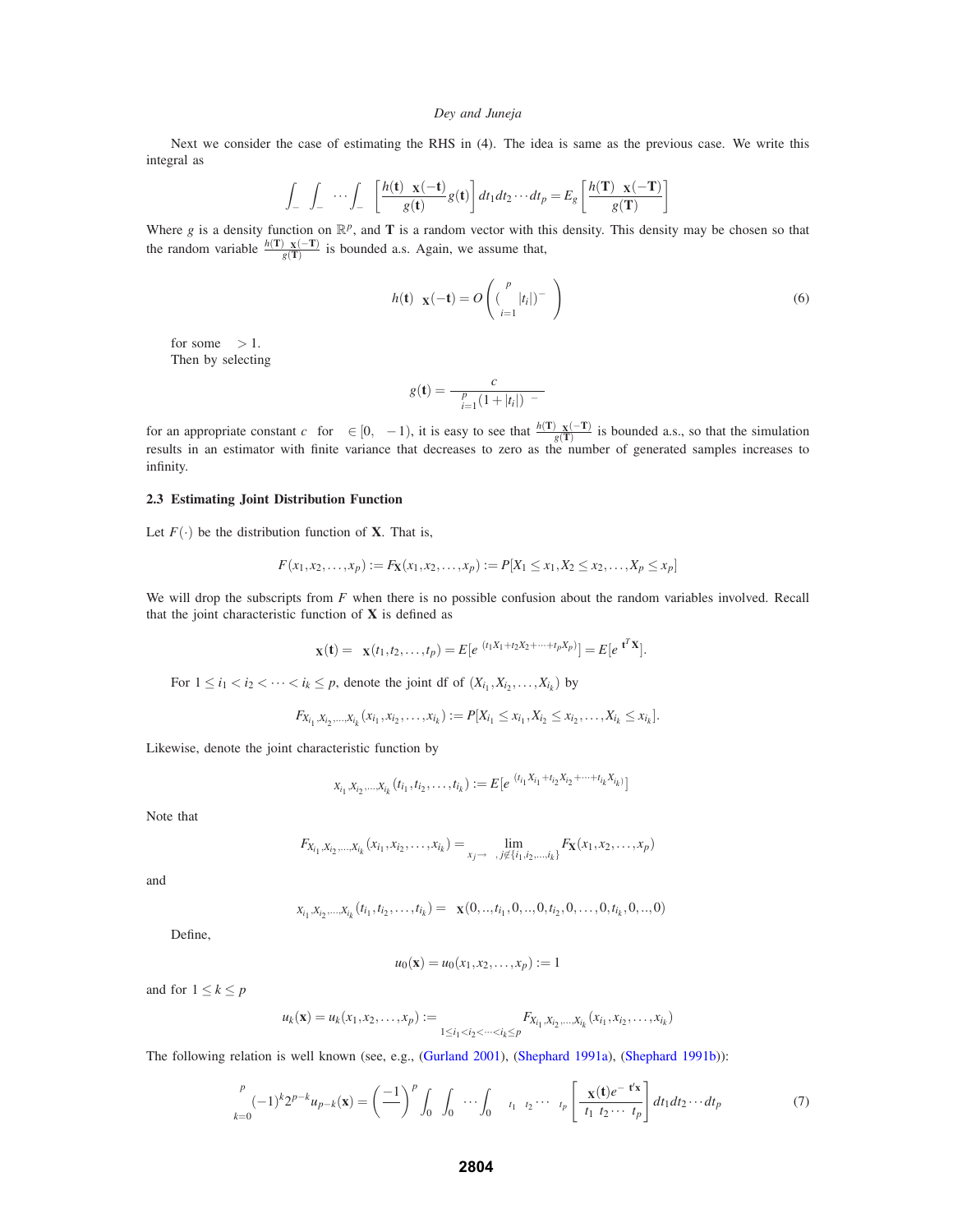where

$$
\Delta_t h(t) = h(t) + h(-t).
$$

Note that by applying  $\frac{\partial^p}{\partial x_1 \partial x_2 \cdots \partial x_p}$  to both sides of equation (7) we get the inversion formula for density as:

$$
f(x_1, x_2, \dots, x_p) = \left(\frac{1}{2\pi}\right)^p \int_{-\infty}^{\infty} \int_{-\infty}^{\infty} \dots \int_{-\infty}^{\infty} \phi_{\mathbf{X}}(\mathbf{t}) e^{-\mathbf{t} \mathbf{t}' \mathbf{x}} dt_1 dt_2 \dots dt_p,
$$
\n(8)

which holds whenever  $|\phi_X(t)|$  is integrable.

#### **2.3.1 Monte Carlo estimation**

We now discuss one way to get an unbiased estimator  $\hat{F}_N(x_1, x_2, \ldots, x_p)$  of a multivariate df  $F(x_1, x_2, \ldots, x_p)$  at a given point  $(x_1, x_2, \ldots, x_p)$ . We exploit the multivariate inversion formula (7). Importance sampling is used to estimate the various integrals that appear in the proposed algorithm. Its implementation is described later. In the proposed algorithm, to estimate the df of dimension *p* we need to estimate all the lower dimensional marginal dfs. we do this iteratively in *p* steps. We spell out the first few steps to add clarity to the algorithm:

**Step 1:** Note from (7) (with *p* set to 1) that

$$
2F_{X_i}(x_i)-1=\left(\frac{-1}{\pi}\right)\int_0^{\infty}\Delta_t\left[\frac{\phi_{X_i}(t)e^{-itx_i}}{tt}\right]dt.
$$

By using importance sampling to estimate the integral on the RHS, unbiased estimates of  $F_{X_i}(x_i)$  for  $i = 1,2,...,p$  are obtained.

**Step 2:** Again, from (7) (with *p* set to 2):

$$
4F_{X_i,X_j}(x_i,x_j)-2[F_{X_i}(x_i)+F_{X_j}(x_j)]+1=\left(\frac{-1}{\pi}\right)^2\int_0^\infty\int_0^\infty\Delta_{t_1}\Delta_{t_2}\left[\frac{\phi_{X_i,X_j}(t_1,t_2)e^{-t(t_1x_i+t_2x_j)}}{t_1+t_2}\right]dt_1dt_2.
$$

Using importance sampling to get a samples of integral in the RHS and combining this with the estimates of  $F_{X_i}(x_i)$ in Step 1, we get unbiased estimates of  $F_{X_i,X_j}(x_i,x_j)$  for  $1 \le i < j \le p$ .

**Step**  $k$  ( $k = 3, \ldots, p$ ) **:** From (7), we have

$$
2^{k}F_{X_{i_1},...,X_{i_k}}(x_{i_1},...,x_{i_k})+\sum_{j=1}^{k}(-1)^{j}2^{k-j}u_{k-j}(x_{i_1},...,x_{i_k})
$$

$$
=\left(\frac{-1}{\pi}\right)^k\int_{\mathbb{R}^{+k}}\Delta_{t_1}\cdots\Delta_{t_k}\left[\frac{\phi_{X_{i_1},\ldots,X_{i_k}}(t_1,\cdots,t_k)e^{-t\sum_{j=1}^kt_jx_{i_j}}}{tt_1\cdotstt_k}\right]dt_1\cdots dt_k.
$$

Using the earlier generated estimates of  $u_{k-j}(x_{i_1},...,x_{i_k})$  for  $1 \leq j \leq k-1$ , and sampling to estimate the integral on the RHS, we get an unbiased estimator of  $F_{X_{i_1},...,X_{i_k}}(x_{i_1},...,x_{i_k})$  for  $1 \le i_1 < i_2 < \cdots < i_k \le p$ .

Note that at each step in the above algorithm, we need to estimate the integral of the form

$$
\int_{\mathbb{R}^{+k}} \Delta_{t_1} \cdots \Delta_{t_k} \left[ \frac{\phi_{\mathbf{X}}(\mathbf{t}) e^{-\mathbf{t} t' \mathbf{x}}}{t_1 t_2 \cdots t_k} \right] dt_1 \cdots dt_k = \int_{\mathbb{R}^{+k}} \left[ \frac{\psi(\mathbf{x}, \mathbf{t})}{t_1 t_2 \cdots t_k} \right] dt_1 \cdots dt_k,
$$
\n(9)

where the bold vectors above are now of dimension *k* and

$$
\psi(\mathbf{x},t)=\sum_{\varepsilon_i\in\{1,-1\}}(\varepsilon_1\cdots\varepsilon_k)\phi_{\mathbf{X}}(\varepsilon_1t_1,\ldots,\varepsilon_kt_k)e^{-t(\varepsilon_1t_1x_1+\cdots+\varepsilon_kt_kx_k)}.
$$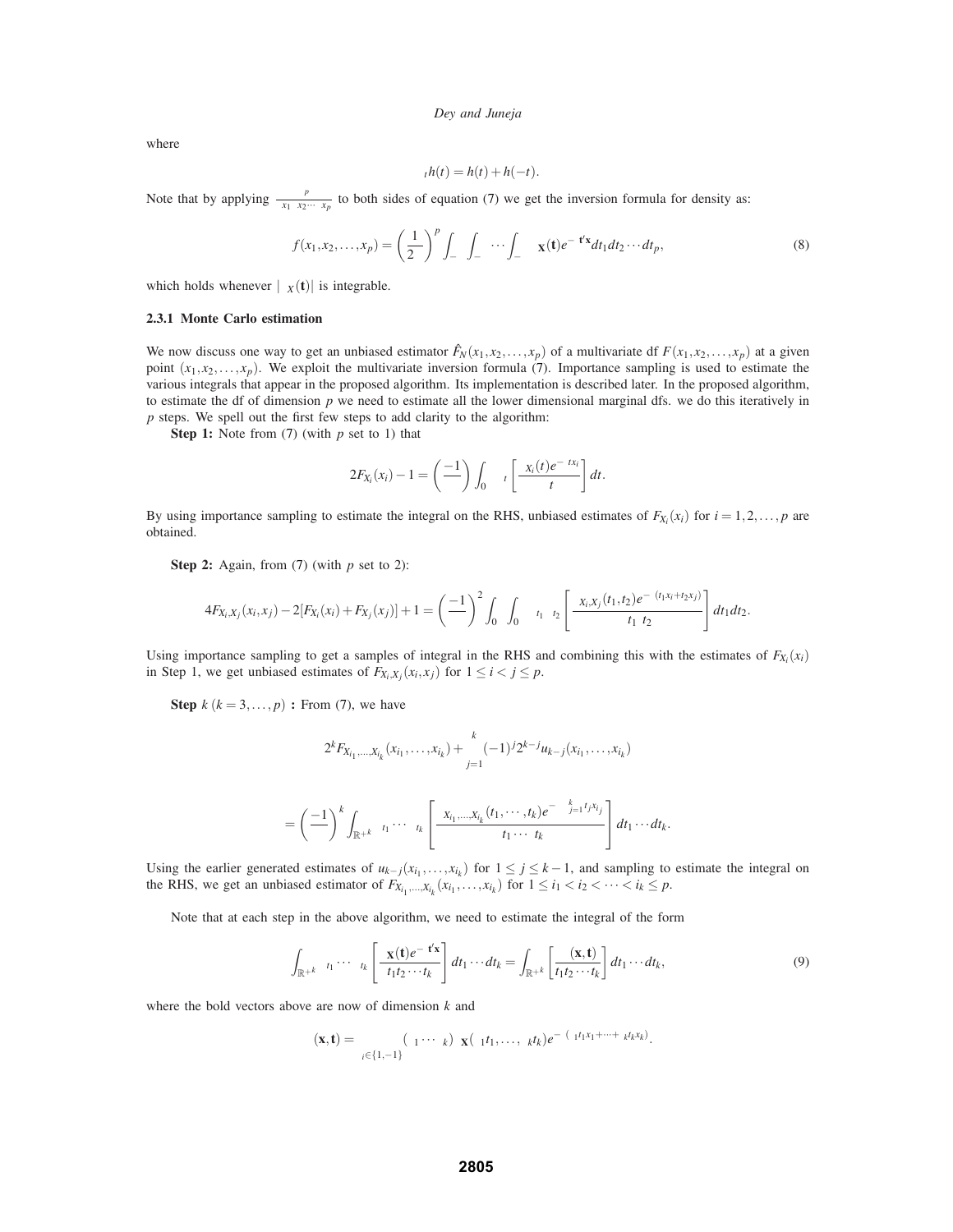Alternatively,

.

$$
\psi(\mathbf{x}, \mathbf{t}) = 2^k E\left( (\prod_{i=1}^k B_i) \phi_{\mathbf{X}}(B_1t_1, \ldots, B_kt_k) e^{-t(B_1t_1x_1 + \cdots + B_kt_kx_k)} \right),
$$

where each *B<sub>i</sub>* is an independent Bernoulli random variable taking values −1 or 1 with equal probability.

Thus, to estimate (9) via importance sampling we re-express it as

$$
\int_{\mathbb{R}^{+k}} \left[ \frac{\psi_{\mathbf{X}}(\mathbf{t})}{(t_1 \cdots t_k) g(\mathbf{t})} \right] g(\mathbf{t}) dt_1 \cdots dt_k = E_g \left[ \frac{\psi_{\mathbf{X}}(\mathbf{T})}{(T_1 T_2 \cdots T_k) g(\mathbf{T})} \right]
$$

Assuming (2) as before, if we set

$$
g(\mathbf{t}) = \frac{d_{\varepsilon}}{\prod_{i=1}^{k} (1+t_i)^{\delta+1-\varepsilon}}
$$

for appropriate constant  $d_{\varepsilon}$ ,  $0 \leq \varepsilon < \delta$ , then the unbiased sample for (9) equals

$$
\frac{2^k \left(\prod_{i=1}^k B_i\right) \phi_{\mathbf{X}}(B_1 T_1, \dots, B_k T_k) e^{-\mathbf{1}(B_1 T_1 x_1 + \dots + B_k T_k x_k)}}{(T_1 T_2 \cdots T_k) g(\mathbf{T})}
$$

where  $(T_1, T_2, \ldots, T_k)$  are generated using *g* and the  $B_i$ 's are independently generated as discussed earlier. It can be easily seen that under mild conditions, this output is bounded and hence the simulation estimator involving average of such samples has finite variance that converges to zero as the generated samples increase to infinity. Also, one can generate one set of  $(B_i : i \leq p)$  and  $(T_i : i \leq p)$  and use them to estimate each term of the form (9) to get an unbiased sample for  $F(x_1, x_2, \ldots, x_p)$ .

Example 2 below illustrates a case where finding the options price can be reduced to evaluating a multi-dimensional distribution function using above Fourier inversion ideas.

**Example 2.** Suppose we want to price a derivative security whose pay-off is given by

$$
V(X_1, X_2, X_3) = (X_1 - K_1)^{+} I_{\{X_2 \le K_2\}} I_{\{X_3 \ge K_3\}}.
$$

Under fundamental theorem of asset pricing this reduces to evaluating the expectation (under the risk neutral measure):

$$
E[V(X_1, X_2, X_3)] = E[(X_1 - K_1)^+ I_{\{X_2 \le K_2\}} I_{\{X_3 \ge K_3\}}]
$$
  
=  $E[X_1 I_{\{X_2 \le K_2\}} I_{\{X_3 \ge K_3\}}] - K_1 P[X_1 \ge K_1, X_2 \le K_2, X_3 \ge K_3]$   
=  $EX_1 P^* [X_1 \ge K_1, X_2 \le K_2, X_3 \ge K_3] - K_1 P[X_1 \ge K_1, X_2 \le K_2, X_3 \ge K_3]$ 

where  $P^*$  is a measure defined by  $P^*(A) = \frac{EX_1I(A)}{EX_1}$  for all measurable *A*. In many settings in finance, the density or the distribution function of  $(X_1, X_2, X_3)$  is not readily available, however, their joint characteristic function is known. One popular example corresponds to the case where  $(X_1, X_2, X_3)$  are a solution at a particular time to an affine process SDE. Specifically, a p-dimensional Ito process  $\mathbf{X}(t) = (X_1(t),...,X_p(t))$  satisfying SDE

$$
d\mathbf{X}(t) = \mu(\mathbf{X}(t))dt + \sigma(\mathbf{X}(t))d\mathbf{W}(t),
$$

is called affine if the  $\mathscr{F}_t$ -conditional characteristic function of **X**(*T*) is exponential affine in **X**(*t*), for all  $t \leq T$ . That is there exists functions  $A:(0,\infty) \to \mathbb{C}$  and  $\mathbf{B}:(0,\infty) \to \mathbb{C}^p$  such that

$$
E[e^{t\mathbf{u}^T\mathbf{X}(T)}|\mathscr{F}_t] = e^{A(T-t,u)+\mathbf{B}(T-t,u)^T\mathbf{X}(t)}
$$

for all  $\mathbf{u} \in \mathbb{R}^p$  and  $t \leq T$ .

Assuming that *A* and **B** are sufficiently smooth standard argument using Feynman-Kac formula implies that *A* and **B** satisfies two coupled ordinary differential equations (referred to as generalized Ricatti equations), subject to two boundary conditions  $A(0, \mathbf{u}) = 0$ ,  $\mathbf{B}(0, \mathbf{u}) = \iota \mathbf{u}$  for all  $\mathbf{u} \in \mathbb{R}^p$  (for details see Duffie (1992)). These two equations can be solved for *A* and **B** in closed form (e.g., Heston's model) or can be approximated easily using standard numerical techniques like Runge-Kutta method. Furthermore, the process **X**(*t*) remains affine under the probability measure *P*∗.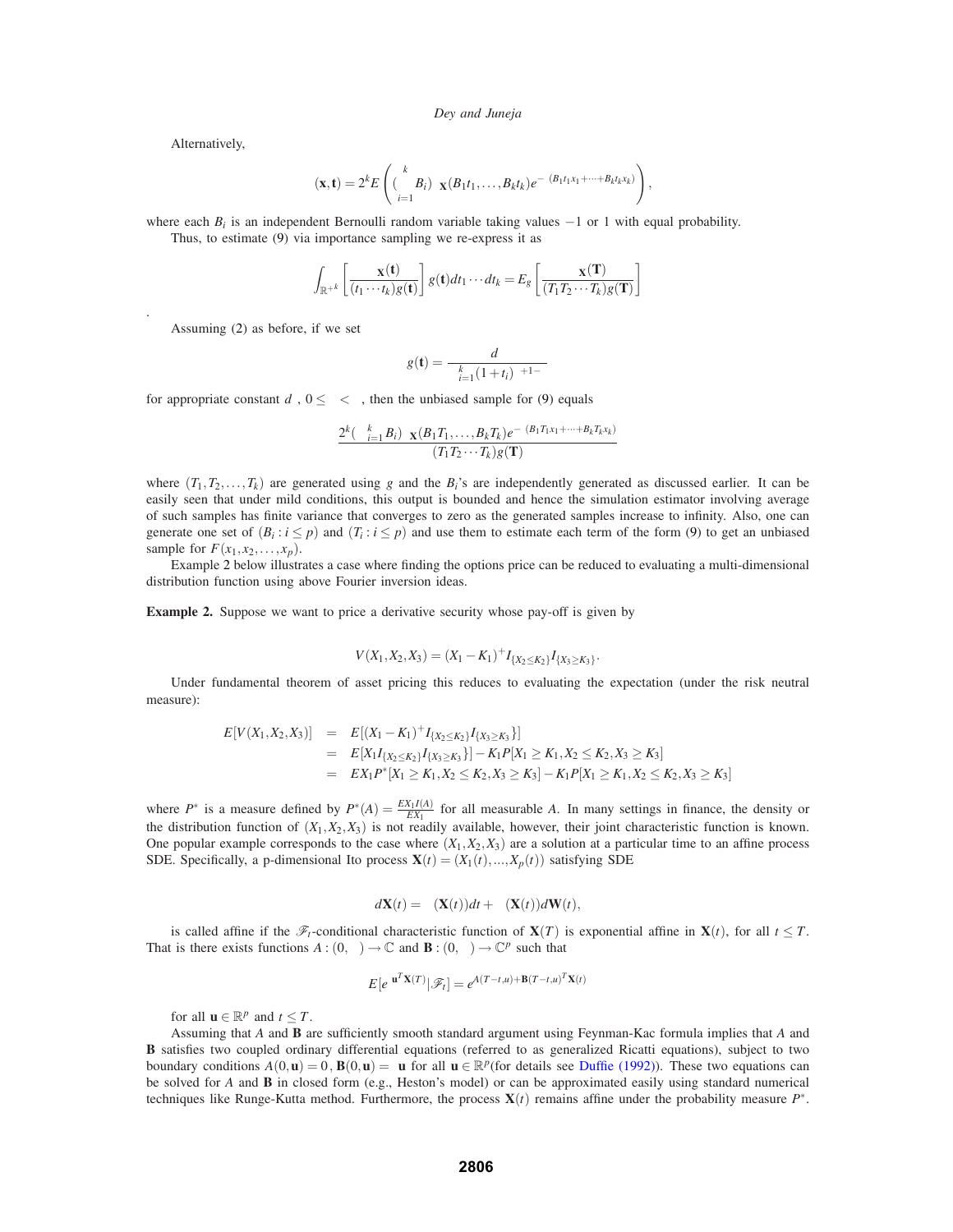So the option price involves estimating multidimensional distribution function where the characteristic function is easily computed.

#### **3 Numerical example**

In this section we apply our method in a simple setting of Heston's stochastic volatility model. This has the advantage that the results are available from literature for comparison.

Suppose that under risk neutral meausre the stock price and its volatility process follow:

$$
dS(t) = \mu S(t)dt + \sqrt{V(t)}S(t)dW(t)
$$
\n(10)

$$
dV(t) = \kappa(\theta - V(t))dt + \omega \sqrt{V(t)}dZ(t)
$$
\n(11)

$$
dZ(t)dW(t) = \rho dt
$$
\n(12)

The parameters values as well as their interpretations are specified in Table (1). This is not an affine process, but we can convert it to one by substituting  $X(t) = \ln S(t)$ . In what follows we assume that  $\mu = 0$  and write:

$$
dW(t) = dW_1(t) \text{ and } dZ(t) = \rho dW_1(t) + \sqrt{1 - \rho^2} dW_2(t)
$$

The system of SDEs under these transformations is:

$$
dX(t) = -\frac{1}{2}V(t)dt + \sqrt{V(t)}dW_1(t)
$$
\n(13)

$$
dV(t) = \kappa(\theta - V(t))dt + \omega \rho \sqrt{V(t)}dW_1(t) + \omega \sqrt{1 - \rho^2} \sqrt{V(t)}dW_2(t)
$$
\n(14)

The resulting coupled Ricatti equation can be solved in closed form for an expression of the characteristic function  $\varphi(u)$  of  $X(T)$  (see, e.g., Kahl and Lord (2010)). We get

$$
\varphi(u) = e^{C(T,u) + D(T,u)V_0 + tu \ln F},
$$

where

$$
C(T, u) = \frac{\kappa \theta}{\omega^2} \left[ (\kappa - \rho \omega u + d(u))T - 2\ln \frac{c(u)e^{d(u)T} - 1}{c(u) - 1} \right],
$$
  

$$
D(T, u) = \frac{\kappa - \rho \omega u + d(u)}{\omega^2} \times \frac{e^{d(u)T} - 1}{c(u)e^{d(u)T} - 1},
$$

with

$$
c(u) = \frac{\rho \omega u - \kappa - d(u)}{\rho \omega u - \kappa + d(u)} \text{ and } d(u) = \sqrt{(\rho \omega u - \kappa)^2 + \omega^2 (u^2 + u)}.
$$

See Kahl and Jackel (2005), for technical issues concerning the continuity of the complex logarithm embedded in the expression of *D*. They also implement numerical integration algorithm of Gauss and Lobatto to evaluate the price of a European call option. Along the lines of Example (2), using Fourier inversion, it is well known that this price is given by

$$
C = \frac{1}{2}(S_0 - K) + \frac{1}{\pi} \left[ S_0 \int_0^\infty f_1(u) du - K \int_0^\infty f_2(u) du \right],
$$
\n(15)

.

where

$$
f_1(u) := \Re\left(\frac{e^{-t u \ln K} \varphi(u - 1)}{t u S_0}\right) \text{ and } f_2(u) := \Re\left(\frac{e^{-t u \ln K} \varphi(u)}{t u}\right)
$$

We perform our experiment in the same set up as Kahl and Jackel (2005). Specifically, we use their method to evaluate the characteristic function, and consider the same parameter values in our numerical experiment (as shown in Table 1). For these parameters using Gauss Lobatto algorithm for numerical integration Kahl and Jackel (2005) report the price of the call option to equal 0.0495212.

We use importance sampling to estimate the two integrals appearing in (15). Our importance sampling density is :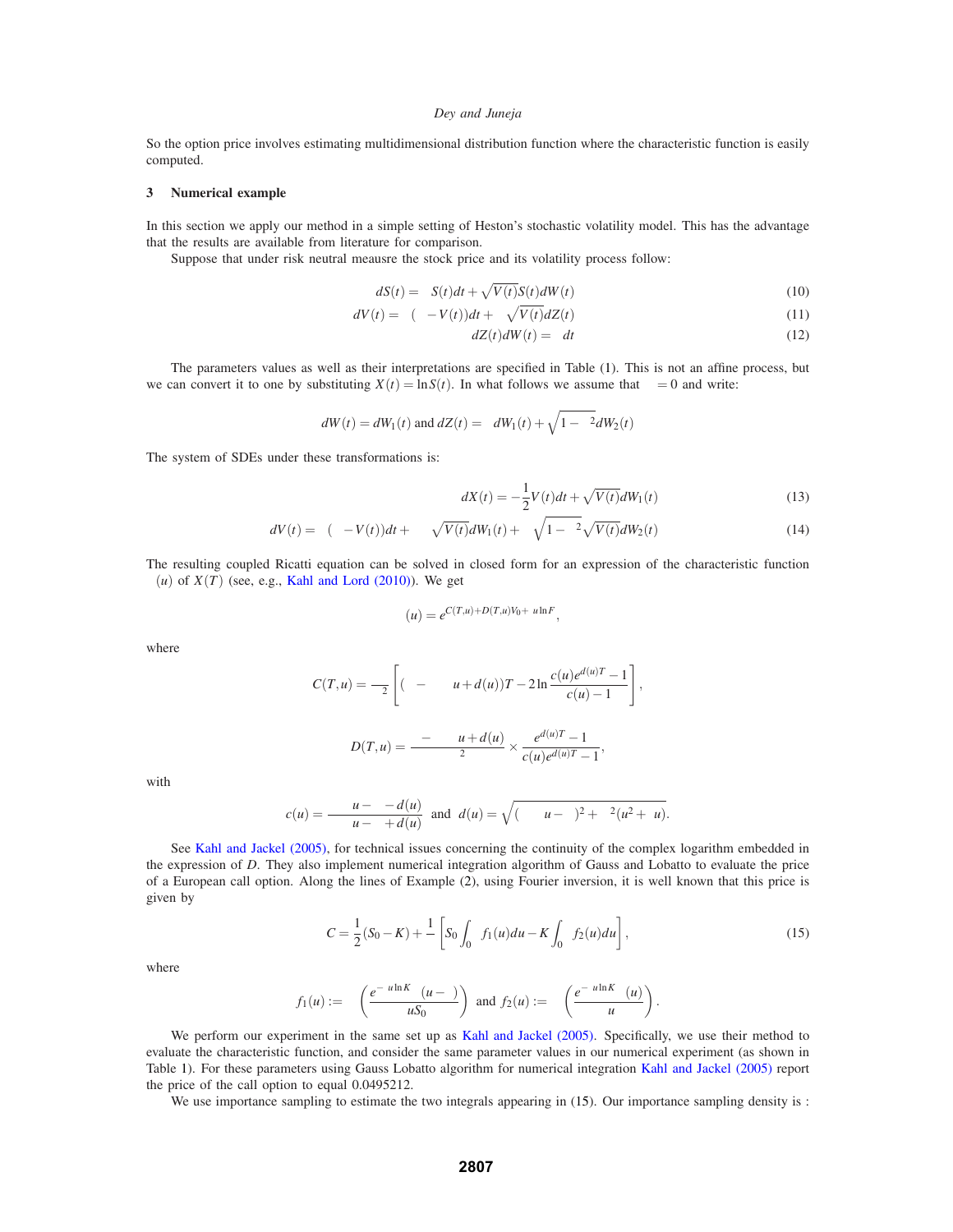|  |  |  | Table 1: Model specifications. |
|--|--|--|--------------------------------|
|--|--|--|--------------------------------|

| Symbol   | for                       | Value |
|----------|---------------------------|-------|
| $S_0$    | Intial stock price        | 1.0   |
| $V_0$    | intial volatility         | 0.16  |
| K        | Strike price              | 2.0   |
| T        | Maturity                  | 10.0  |
| $\omega$ | volatility of volatility  | 2.0   |
| $\kappa$ | Mean reversion rate       | 1.0   |
| θ        | Long term mean volatility | 0.16  |
|          | Correlation               | -0.8  |

$$
g(t) = \frac{\varepsilon}{(1+t)^{\varepsilon+1}}
$$

for  $\varepsilon = 2,3,4$ . We can estimate the two integrals separately, and can in principle use different importance sampling density to estimate them. But empirically we observe considerable variance reduction by using the same IS density and same samples to estimate the two integrals (suggesting positive correlation in the two outputs). For instance, when we estimated the two integrals using independent samples,  $N = 100,000$ , with same density ( $\varepsilon = 3$ ), our price point estimate equalled 0.0467 with 95% confidence interval  $(0.0420, 0.0514)$  (confidence width= 0.0094). When this experiment was done using common random numbers for the two integrals, our point estimate equalled 0.0496 with 95% and confidence interval  $(0.0480, 0.0511)$  (confidence width= 0.0031). So over nine times variance reduction through using common random numbers. The results in Tables 2, 3 and 4 are using common random numbers. We note a reasonable rate of convergence to the true value. In this example  $\varepsilon = 2$  appears to have lower variance that appears to increase with increasing  $\varepsilon$ .

Table 2:  $\varepsilon = 2$ 

| N      | price  | 95% confidence interval |
|--------|--------|-------------------------|
| 1000   | 0.0523 | (0.0469, 0.0578)        |
| 10000  | 0.0496 | (0.0479, 0.0514)        |
| 100000 | 0.0494 | (0.0485, 0.0508)        |

Table 3:  $\varepsilon = 3$ 

| N      | price  | 95% confidence interval |
|--------|--------|-------------------------|
| 1000   | 0.0488 | (0.0338, 0.0637)        |
| 10000  | 0.0521 | (0.0472, 0.0569)        |
| 100000 | 0.0496 | (0.0480, 0.0511)        |

## **4 Conclusions**

In this paper we reported some observations from our ongoing research on using importance sampling to estimate multi-dimensional probability density functions, distribution functions and related measures that can be obtained by inverting Fourier transforms, whenever the Fourier transform, or equivalently, the characteristic function are available in a closed or easily computable form. This may be a useful approach as in many applications, particularly in financial options pricing, Fourier transforms of underlying functions or random variables are readily available while their distributions may not have a closed form representation. The proposed methodology may then become a viable alternative especially when multiple dimensions are involved.

## **REFERENCES**

Abate, J., and W. Whitt. 1992a. The Fourier series method for inverting transforms of probability distribution. *Queueing Systems Theory and Applictions* 10:5–88.

Abate, J., and W. Whitt. 1992b. Numerical inversion of probability generating functions. *Operation Research Letters* 12:245–251.